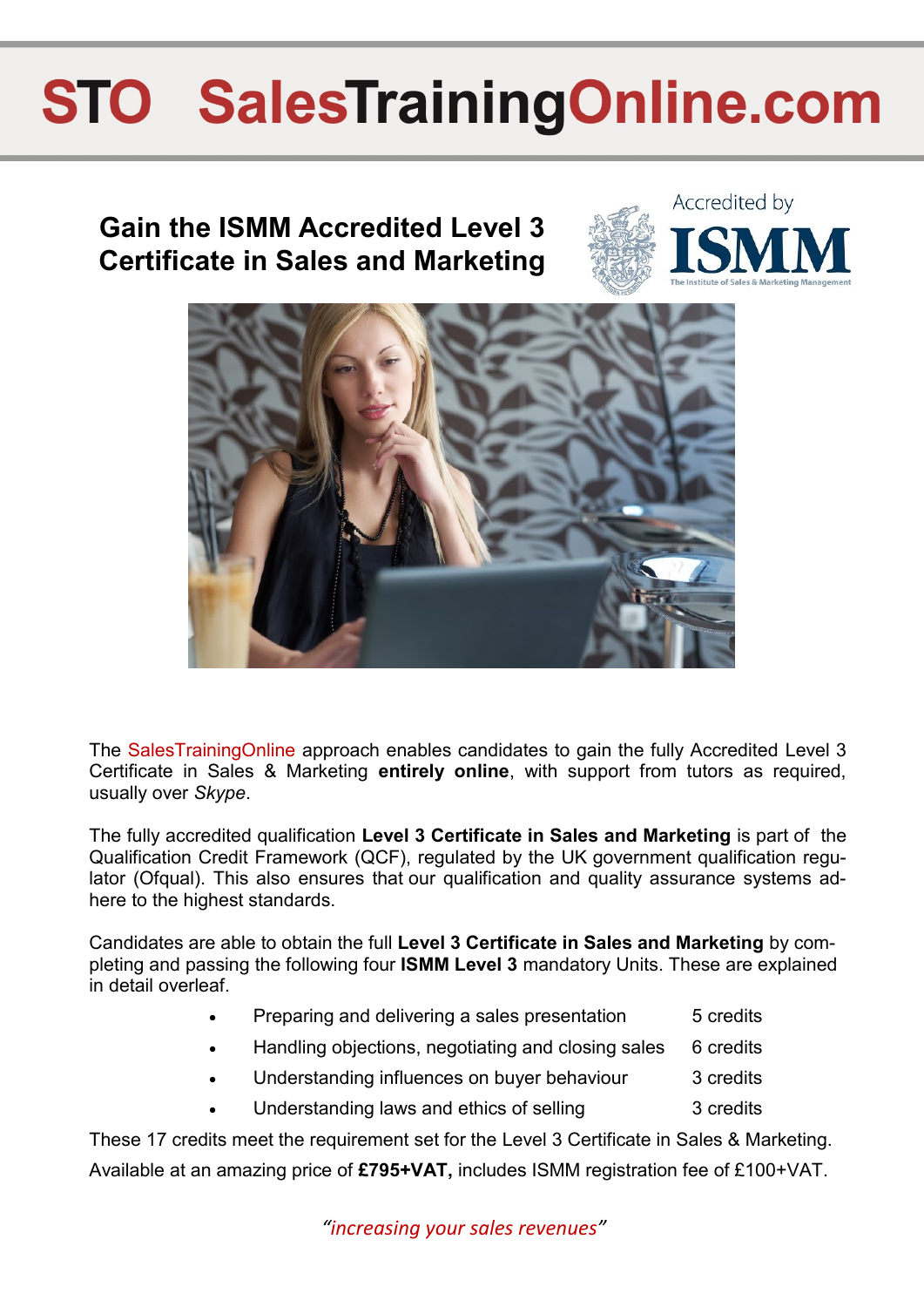### **Gain the ISMM Accredited Level 3 Certificate in Sales and Marketing**



#### **1 - Understanding laws and ethics of selling Unit: U201 Credits: 3**

The "Understand laws affecting selling" Tasks equip the Learner to:

- 1. Identify the laws affecting selling in an organisation
- 2. Describe how the laws affect selling in an organisation
- 3. Describe the consequences for yourself, your organisation and the customer if legal requirements are not complied with

This Task examines the affects of the following major laws:

- Buyers' terms and conditions and unfair contract terms,
- Consumer credit,
- Customer protection,
- Fair trading, trade descriptions and Trading Standards,
- Privacy and data protection in direct marketing,
- Product labelling and packaging, Returns and refunds,
- Warranties and complaints,
- Sunday trading,
- The Sale of Goods Act,
- Weights and measures,
- Data protection act
- Consequences (self, organisation, customer, fines, imprisonment, reputation, loss of business, going into liquidation, gifts, bribes)

#### **2 - Preparing and delivering a sales presentation** Unit: U301 Credits: 5

The "Preparing and delivering a sales presentation" Tasks equip the Learner to:

- 1. Prepare a sales presentation
	- Identify the needs of the customer
	- Set objectives of sales presentation ensuring they reflect customer's needs and interests
	- Assess the likely physical situation for the presentation and identify the most appropriate method
	- Identify and evaluate resources for delivery of the presentation
	- Prepare a presentation that includes unique selling propositions
- 2. Deliver a sales presentation
	- Deliver a presentation
	- Provide the customer with opportunities to ask questions and raise objections
	- Listen and respond to questions from the customer
- 3. Evaluate a sales presentation
	- Evaluate the presentation to identify lessons learnt for future presentations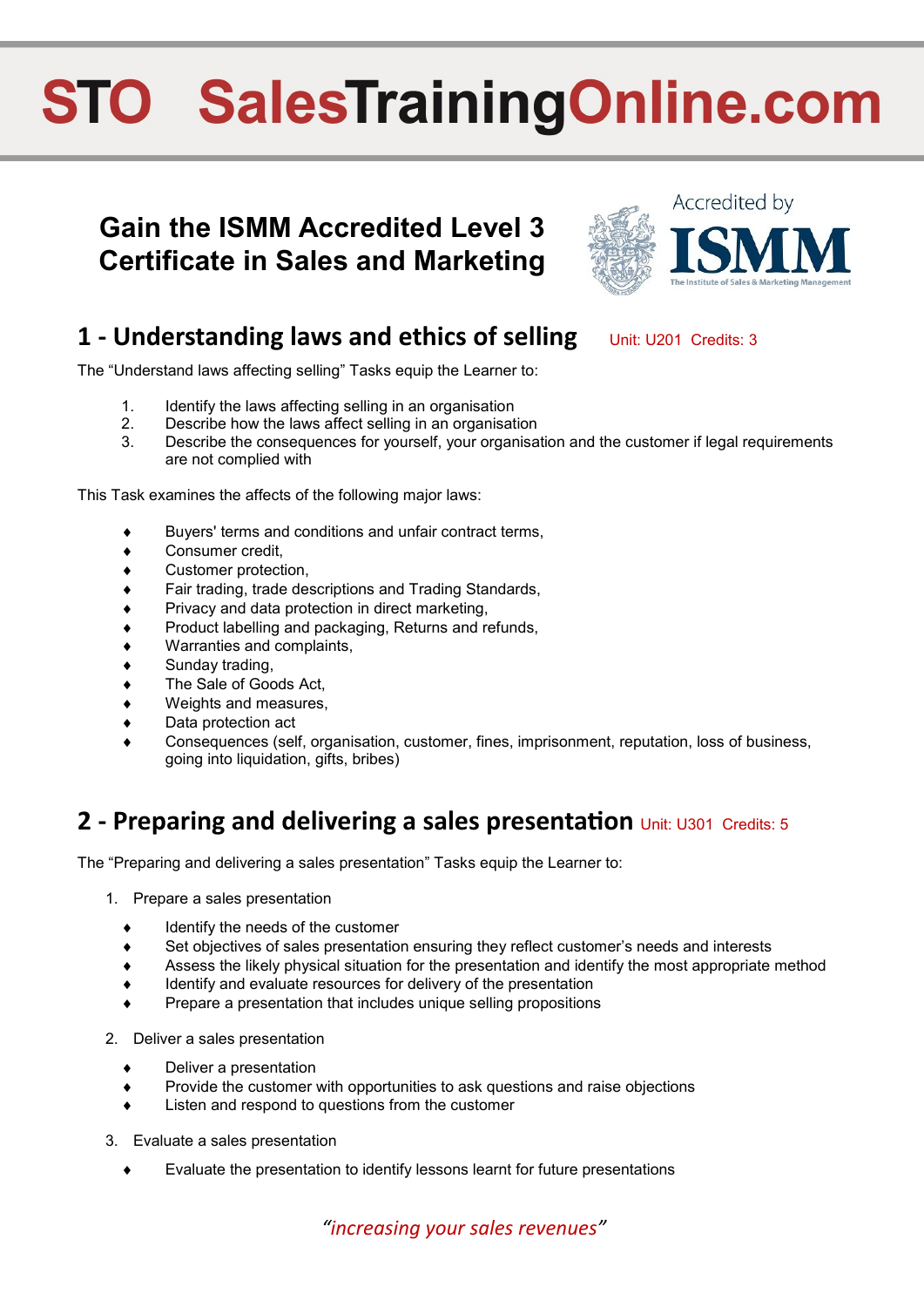### **Gain the ISMM Accredited Level 3 Certificate in Sales and Marketing**



#### **3 - Handling objections, negotiations & closing sales Unit: U302 Credits: 6**

The "Handling objections, negotiations and closing sales" Tasks equip the Learner to:

- 1. Prepare to handle objections, negotiate and close the sale
	- Plan to deal with a range of sales objections prior to dealing with the customer
	- Confirm authorisation to negotiate and prepare a negotiation plan
	- Identify methods of closing the sale
- 2. Handle objections
	- Identify any issues that are preventing the customer agreeing the sale
	- Explore issues with the customer to identify and prioritise concerns
	- Provide evidence to the customer of the strengths of the company's products or services
	- Confirm that the customer is in agreement with how the objection (s) can be overcome
	- Respond to verbal and non-verbal buying signals
- 3. Negotiate with the Customer
	- Carry out negotiation according to plan
	- Inform the customer when no further adjustment is available
- 4. Close the Sale
	- $\leftrightarrow$  Apply a trial close
	- Respond to any further objections and concerns
	- Use questions to identify potential opportunities for add-ons, up-selling or cross-selling
	- Close the sale and summarise agreements

#### **4 - Understanding influences on buyer behaviour** Unit: U303 Credits: 3

The "Understanding influences on buyer behaviour" Tasks equip the Learner to:

- 1. Understand buyer decision making processes and their impact on the sales cycle
	- Explain how the consumer buying decision-making process affects the sales cycle
	- Explain how the organisational buying decision-making process affects the sales cycle
	- Explain how each of the Decision Making Units (DMUs) impacts the sales cycle
- 2. Understand how to respond to the buyer at each stage of the decision making process
	- Describe how to differentiate between and respond to each member of the decision-making unit in a sales situation
	- Describe how to present solution (s) to meet the needs and wants of each member of the decisionmaking unit

*"increasing your sales revenues"*